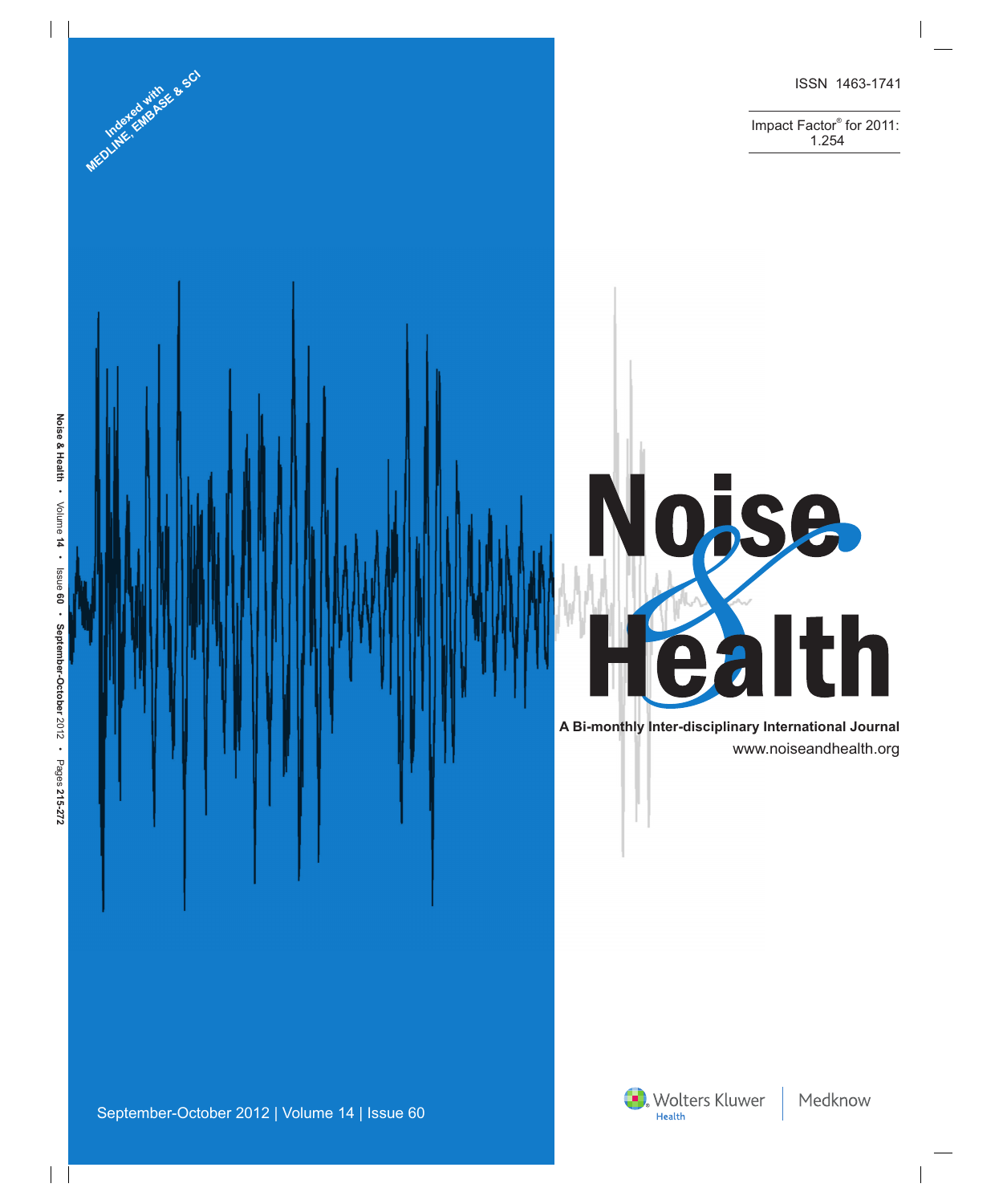# **Effects of industrial wind turbine noise on sleep and health**

# **Michael A. Nissenbaum, Jeffery J. Aramini**<sup>1</sup> **, Christopher D. Hanning**<sup>2</sup>

*Northern Maine Medical Center, Fort Kent, Maine, USA,* <sup>1</sup> *Intelligent Health Solutions, Guelph, Ontario, Canada,* <sup>2</sup> *University Hospitals of Leicester NHS Trust, Leicester, UK*

#### **Abstract**

**Industrial wind turbines (IWTs) are a new source of noise in previously quiet rural environments. Environmental noise is a public health concern, of which sleep disruption is a major factor. To compare sleep and general health outcomes between participants living close to IWTs and those living further away from them, participants living between 375 and 1400 m (n**   $=$  38) and 3.3 and 6.6 km  $(n = 41)$  from IWTs were enrolled in a stratified cross-sectional study involving two rural sites. **Validated questionnaires were used to collect information on sleep quality (Pittsburgh Sleep Quality Index — PSQI), daytime sleepiness (Epworth Sleepiness Score — ESS), and general health (SF36v2), together with psychiatric disorders, attitude, and demographics. Descriptive and multivariate analyses were performed to investigate the effect of the main exposure variable of interest (distance to the nearest IWT) on various health outcome measures. Participants living within 1.4 km of an IWT had worse sleep, were sleepier during the day, and had worse SF36 Mental Component Scores compared to those living further than 1.4 km away. Significant dose-response relationships between PSQI, ESS, SF36 Mental Component Score, and log-distance to the nearest IWT were identified after controlling for gender, age, and household clustering. The adverse event reports of sleep disturbance and ill health by those living close to IWTs are supported.** 

*Keywords: Health, industrial wind turbines, noise, sleep*

## **Introduction**

Environmental noise is emerging as one of the major public health concerns of the twenty-first century.<sup>[1]</sup> The drive to 'renewable', low-carbon energy sources, has resulted in Industrial Wind Turbines (IWTs) being sited closer to homes in traditionally quiet rural areas to reduce transmission losses and costs. Increasing numbers of complaints about sleep disturbance and adverse health effects have been documented, $[2-4]$  while industry and government reviews have argued that the effects are trivial and that current guidance is adequate to protect the residents.[5,6] We undertook an epidemiological study to investigate the relationship between the reported adverse health effects and IWTs among residents of two rural communities.

#### **Methods**

#### **General study design**

This investigation is a stratified cross-sectional study involving two sites: Mars Hill and Vinalhaven, Maine,

| Access this article online  |                          |  |  |
|-----------------------------|--------------------------|--|--|
| <b>Quick Response Code:</b> | Website:                 |  |  |
|                             | www.noiseandhealth.org   |  |  |
|                             | DOI:                     |  |  |
|                             | 10.4103/1463-1741.102961 |  |  |
|                             | PubMed ID:               |  |  |
|                             | ***                      |  |  |

USA. A questionnaire was offered to all residents meeting the participant-inclusion criteria and living within 1.5 km of an industrial wind turbine (IWT) and to a random sample of residents, meeting participant inclusion criteria, living 3 to 7 km from an IWT between March and July of 2010. The protocol was reviewed and approved by Institutional Review Board Services, of Aurora, Ontario, Canada.

#### **Questionnaire development**

Adverse event reports were reviewed, together with the results of a smaller pilot survey of Mars Hill residents. A questionnaire was developed, which comprised of validated instruments relating to mental and physical health (SF- $36v2$ <sup>[7]</sup> and sleep disturbance ((Pittsburgh Sleep Quality Index  $(PSQI)^{[8]}$  and the Epworth Sleepiness Scale  $(ESS)^{[9]}$ ). In addition, participants were asked before-and-after IWT questions about sleep quality and insomnia, attitude toward IWTs, and psychiatric disorders. A PSQI score > 5 was taken to indicate poor sleep and an ESS score > 10 was taken to indicate clinically relevant daytime sleepiness.<sup>[1-4]</sup> Responses to functional and attitudinal questions were graded on a fivepoint Likert scale with 1 representing the least effect and 5 the greatest. The questionnaire is available on request.

# **Study sites and participant selection**

The Mars Hill site is a linear arrangement of 28 General Electric 1.5 megawatt turbines, sited on a ridgeline. The Vinalhaven site is a cluster of three similar turbines sited on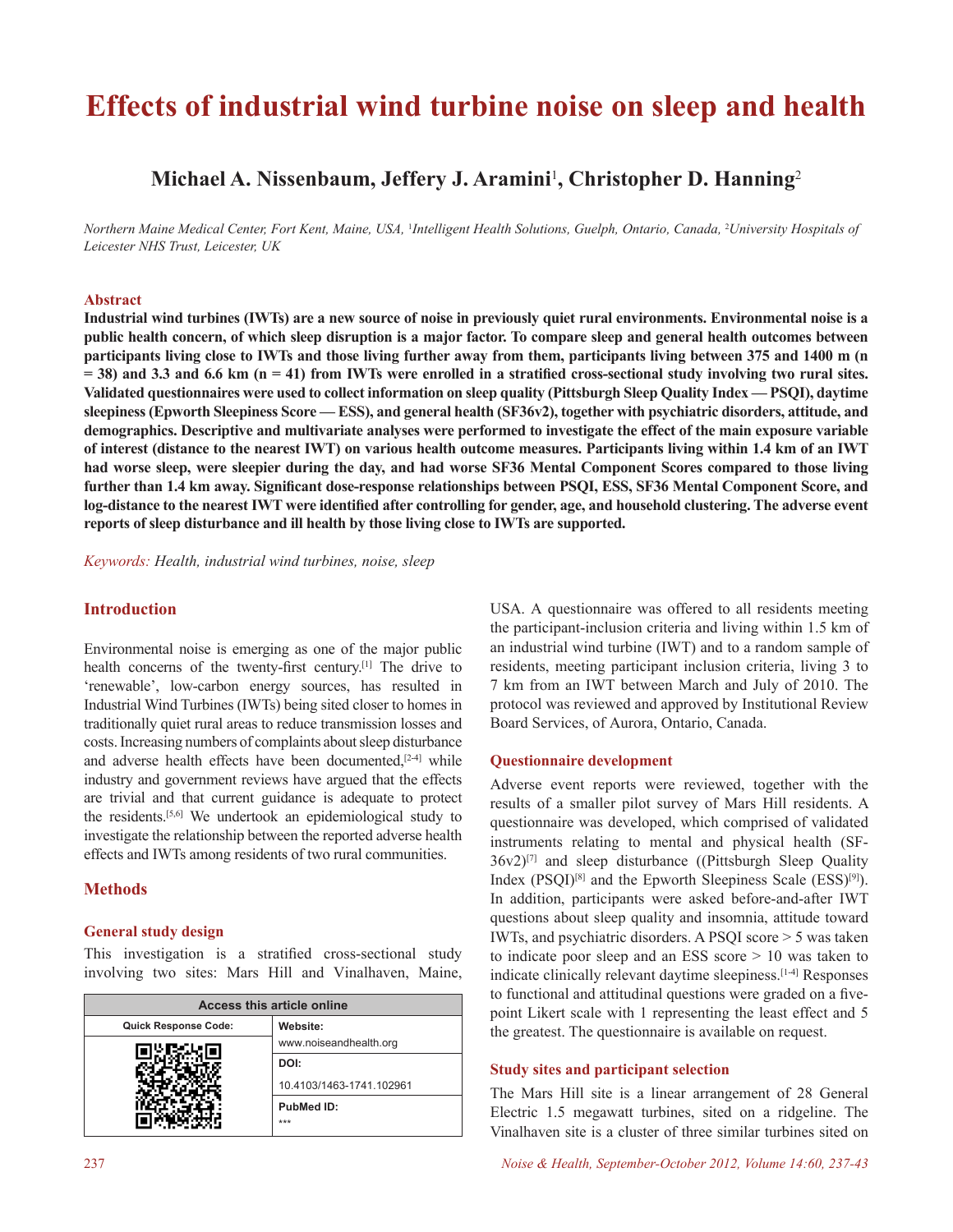a low-lying, tree-covered island. All residents living within 1.5km of an IWT, at each site, were identified via tax maps, and approached either door-to-door or via telephone and asked to participate in the study (near group). Homes were visited thrice or until contact was made. Those below the age of 18 or with a diagnosed cognitive disorder were excluded. A random sample of households in similar socioeconomic areas, 3 to 7 km away from IWTs at each site, were chosen to participate in the study to allow for comparison (far group). The households were approached sequentially until a similar number of participants were enrolled. A nurse practitioner supervised the distribution and ensured completion of the questionnaires.

Simultaneous collection of sound levels during data collection at the participants' residences was not possible, but measured IWT sound levels at various distances, at both sites, were obtained from publically available sources. At the Mars Hill site, a four quarter study was conducted and data from all four seasons were reported by power outputs at several key measurement points. The measurement points were located on or near residential parcels. The predicted and measured levels at full power were derived from figures in the Sound Level Study, Compilation of Ambient and Quarterly Operations Sound Testing, and the Maine Department of Environmental Protection Order No. L-21635-26-A-N. Measured noise levels versus distance at Vinalhaven were taken over a single day in February 2010, with the turbines operating at less than full power in moderate-to-variable northwest winds aloft (R and R, personal communication, 2011). Table 1 shows the estimated and measured noise levels at locations of varying distances and directions from the turbines at Mars Hill and Vinalhaven.

#### **Data handling and validation**

The Principal Investigator (Michael Nissenbaum, MD) did not handle data at any point in the collection or analysis phase. Questionnaire results were coded and entered into a spreadsheet (Microsoft Excel 2007). Each questionnaire generated over 200 data elements. The distance from each participant's residence to the nearest IWT was measured using satellite maps. The SF36-V2 responses were processed using Quality Metric Health Outcomes™ Scoring Software 3.0to generate Mental (MCS) and Physical (PCS) Component Scores.

Data quality of the SF36-V2 responses was determined using QualityMetric Health Outcomes™ Scoring Software 3.0. All SF36-V2 data quality indicators (completeness, response range, consistency, estimable scale scores, internal consistency, discriminant validity, and reliable scales) exceeded the parameter norms. SF 36-V2 missing values were automatically accommodated by the scoring systems (99.9% questions were completed). No missing values were present for other parameters (ESS, PSQI, psychiatric and attitudinal observations, and demographics).

| <b>Vinalhaven</b>                               |                                        |                                          |           |  |  |
|-------------------------------------------------|----------------------------------------|------------------------------------------|-----------|--|--|
|                                                 | <b>Mars</b> hill                       |                                          |           |  |  |
| <b>Distance to</b><br>nearestturbine<br>$(m)^1$ | <b>Predicted</b><br>max. LAeq          | <b>Measured noise LAeq</b><br>$1 \; hr1$ |           |  |  |
|                                                 | $1 \, \text{hr}^1$                     | <b>Average</b>                           | Range     |  |  |
| 244                                             | 51                                     | 52                                       | $50 - 57$ |  |  |
| 320                                             | 48                                     | 50<br>$48 - 53$                          |           |  |  |
| 366                                             | 47                                     | 49                                       | $47 - 52$ |  |  |
| 640                                             | 42                                     | 44                                       | $40 - 47$ |  |  |
| 762                                             | 41                                     | 43                                       | $41 - 46$ |  |  |
| 1037                                            | 39                                     | 41                                       | $39 - 45$ |  |  |
| 1799                                            | 35                                     | 37                                       | $32 - 43$ |  |  |
| Vinalhaven                                      |                                        |                                          |           |  |  |
| Distance to nearest                             | <b>Measured Noise LAeq<sup>2</sup></b> |                                          |           |  |  |
| turbine $(m)^2$                                 | <b>Trend Average</b>                   | Range                                    |           |  |  |
| 152                                             | 53                                     | $51 - 61$                                |           |  |  |
| 366                                             | 46                                     | $38 - 49$                                |           |  |  |
| 595                                             | 41                                     | $39 - 49$                                |           |  |  |
| 869                                             | 38                                     | $32 - 41$                                |           |  |  |
| 1082                                            | 36                                     | $34 - 43$                                |           |  |  |
| $1 - 1 - 1$                                     |                                        |                                          |           |  |  |

**Table 1: Measured and predicted noise levels at Mars Hill and** 

<sup>1</sup> Values read or derived from report figures; accuracy  $+/-50$  m and  $+/-1$  Db<sup>2</sup> Values obtained with wind turbine noise dominating the acoustical environment, two-minute measurements during moderate-to-variable northwest winds aloft (less than full power)

#### **Statistical analysis**

All analyses were performed using SAS 9.22.[10] Descriptive and multivariate analyses were performed to investigate the effect of the main exposure variable of interest (distance to the nearest IWT) on the various outcome measures. Independent variables assessed included the following: Site (Mars Hill, Vinalhaven); Distance to IWT (both as a categorical and continuous variable); Age (continuous variable); Gender (categorical variable). The dependent variables assessed included the following: Summary variables — Epworth Sleepiness Scale (ESS), Pittsburgh Sleep Quality Index (PSQI), SF36-V2 Mental Component Score (MCS), SF36-V2 Physical Component Score (PCS); Before and after parameters sleep, psychiatric disorders (both self-assessed and diagnosed by a physician), attitude toward IWTs; and Medication use (both over-the-counter and prescription drugs). A *P* value of < 0.05 was regarded as being statistically significant.

#### **Results**

#### **Study participants**

Thirty-three and 32 adults were identified as living within 1500 m of the nearest IWT at the Mars Hill (mean 805 m, range 390 – 1400) and Vinalhaven sites (mean 771 m range 375 – 1000), respectively. Twenty-three and 15 adults at the Mars Hill and Vinalhaven sites respectively, completed the questionnaires. Recruitment of participants into the far group continued until there were similar numbers as in the near group, 25 and 16 for Mars Hill and Vinalhaven, respectively [Table 2].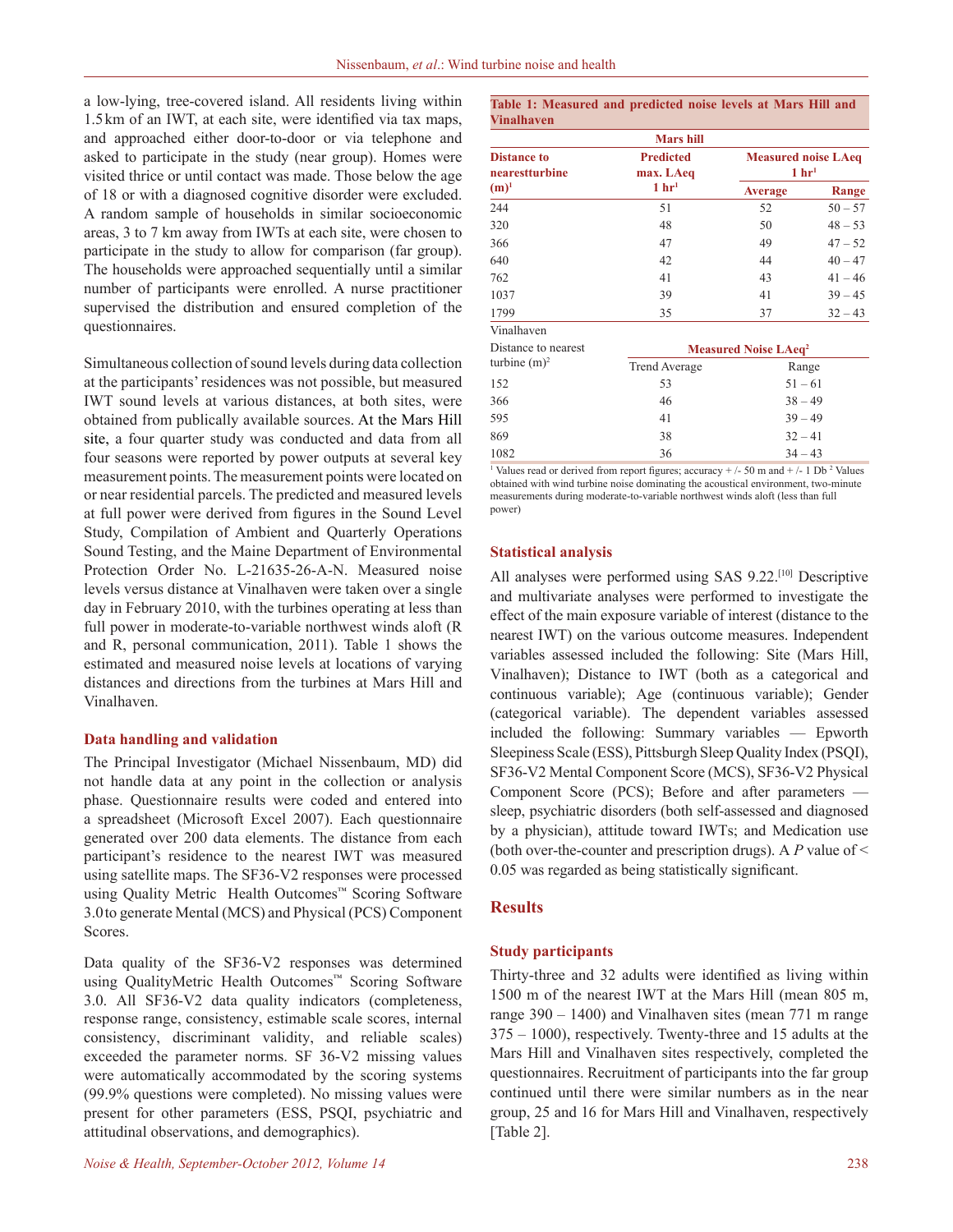#### **Statistical results**

The binomial outcomes were assessed using either the GENMOD procedure with binomial distribution and a logit link; or when cell frequencies were small  $(< 5)$ , Fisher's Exact Test. When assessing the significance between variables with a simple score outcome (e.g.,  $1 - 5$ ), the exact Wilcoxon Score (Rank Sums) test was employed using the NPAR1WAY procedure. Continuous outcome variables were assessed using the GENMOD procedure with normal distribution. When using the GENMOD procedure, age, gender, and site were forced into the model as fixed effects. The potential effect of household clustering on statistical significance was accommodated by using the REPEATED statement. Effect of site as an effect modifier was assessed by evaluating the interaction term (Site\*Distance).

Participants living near IWTs had worse sleep, as

| Table 2: Demographic data of Mars Hill and Vinalhaven study<br><i>participants</i> |                                                      |                       |                         |                         |  |  |  |
|------------------------------------------------------------------------------------|------------------------------------------------------|-----------------------|-------------------------|-------------------------|--|--|--|
|                                                                                    | Distance (m) from residence to nearest IWT<br>(mean) |                       |                         |                         |  |  |  |
| Parameter                                                                          | $375 - 750$<br>(601)                                 | $751 - 1400$<br>(964) | $3300 - 5000$<br>(4181) | $5300 - 6600$<br>(5800) |  |  |  |
| Sample size                                                                        | 18                                                   | 20                    | 14                      | 27                      |  |  |  |
| Household clusters                                                                 | 11                                                   | 12                    | 10                      | 23                      |  |  |  |
| Mean age                                                                           | 50                                                   | 57                    | 65                      | 58                      |  |  |  |
| Male / Female                                                                      | 10/8                                                 | 12/8                  | 7/7                     | 11/16                   |  |  |  |
| Mean time in home <sup>1</sup>                                                     | 14                                                   | 21                    | 30                      | 24                      |  |  |  |

<sup>1</sup> Years that study participants lived in the home

evidenced by significantly greater mean PSQI and ESS scores [Table 3]. More participants in the near group had PSQI > 5 ( $P = 0.0745$ ) and ESS scores > 10 ( $P = 0.1313$ ), but the differences did not reach statistical significance. Participants living near IWTs were significantly more likely to report an improvement in sleep quality when sleeping away from home.

The near group had worse mental health as evidenced by significantly higher mean SF36 MCS  $(P = 0.0021)$ [Table 3]. There was no statistically significant difference in PCS  $(P = 0.9881)$ . Nine participants in the near group reported that they had been diagnosed with either depression or anxiety since the start of turbine operations, compared to none in the far group. Nine of the 38 participants in the near group reported that they had been prescribed new psychotropic medications since the start of turbine operations compared with three of 41 in the far group ( $P = 0.06$ ).

The ESS, PSQI, and SF36 scores were modeled against distance from the nearest IWT (Score =  $ln$  (distance) + gender + age + site [controlled for household clustering]), and the results are shown in Figures 1–3. In all cases, there were clear and significant dose-response relationships ( $P \le 0.05$ ), with the effect diminishing with increasing log-distance from IWTs. Log-distance fit the health outcomes better than distance. This was expected given that noise drops off as the log of distance. Measured sound levels were plotted against distance at the two sites on Figures 1-3.



**Figure 1: Modeled Pittsburgh Sleep Quality Index (PSQI) versus distance to nearest IWT (mean and 95% confidence limits)Regression equation: PSQI = ln (distance) + sex + age + site [controlled for household clustering]. Ln (distance)** *p***-value = 0.0198**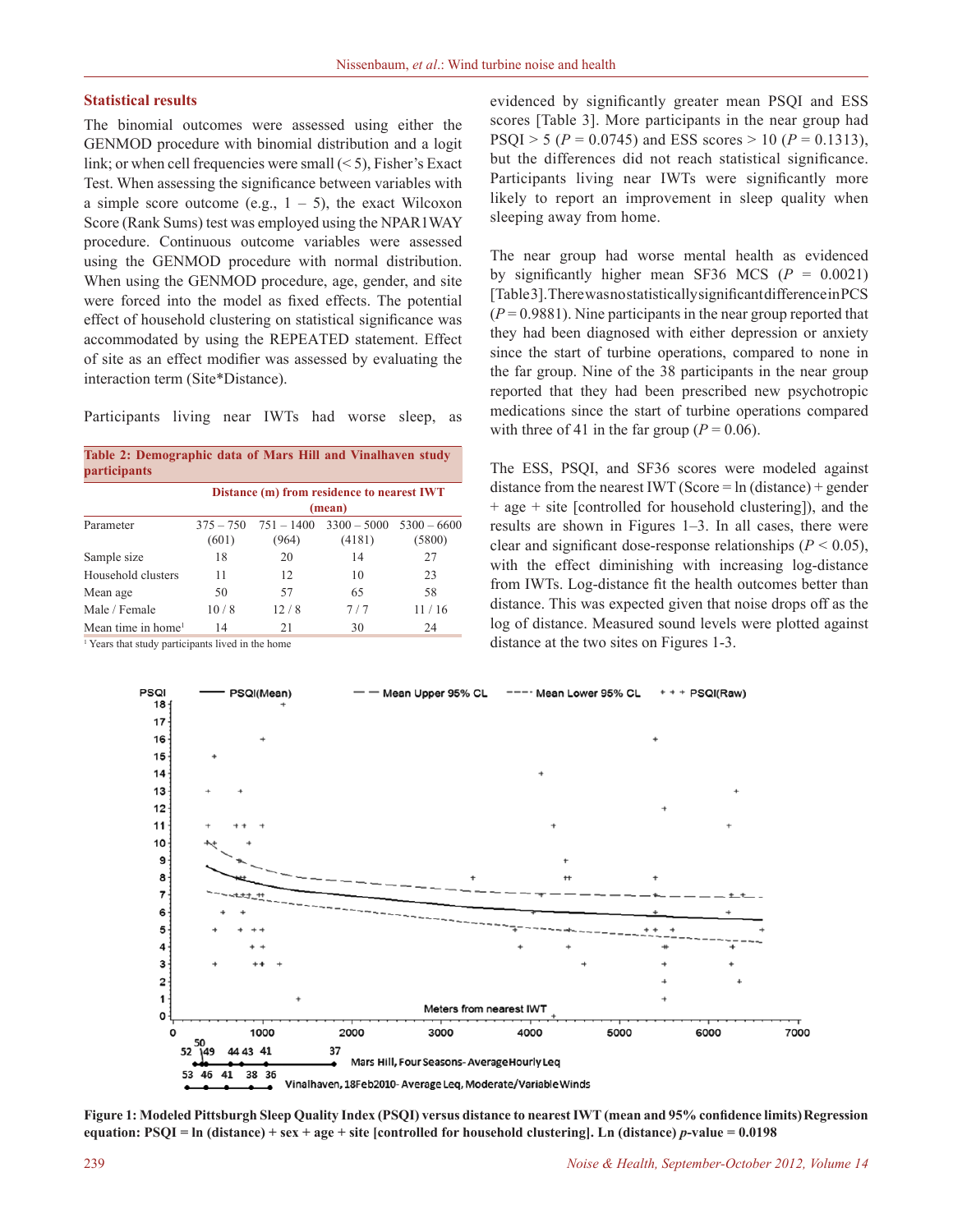| Table 3: Sleep and mental health outcomes of the study participants grouped by distance from the nearest IWT |                                                   |      |                |                                                                                                                     |      |          |         |
|--------------------------------------------------------------------------------------------------------------|---------------------------------------------------|------|----------------|---------------------------------------------------------------------------------------------------------------------|------|----------|---------|
|                                                                                                              | Distance (m) from residence to nearest IWT (mean) |      |                |                                                                                                                     |      |          |         |
| Parameter                                                                                                    |                                                   |      |                | 375-750 (601) 751-1400 (964) 375-1400 (792) 3300-5000 (4181) 5300-6600 (5800) 3000-6600 (5248) P-Value <sup>1</sup> |      |          |         |
| Mean PSOI <sup>2</sup>                                                                                       | 8.7                                               | 7.0  | 7.8            | 6.6                                                                                                                 | 5.6  | 6.0      | 0.0461  |
| % PSOI score $> 53$                                                                                          | 77.8                                              | 55.0 | 65.8           | 57.1                                                                                                                | 37.0 | 43.9     | 0.0745  |
| Mean ESS <sup>4</sup>                                                                                        | 7.2                                               | 8.4  | 7.8            | 6.4                                                                                                                 | 5.3  | 5.7      | 0.0322  |
| % with ESS score $> 10^5$                                                                                    | 16.7                                              | 30.0 | 23.7           | 14.3                                                                                                                | 7.4  | 9.8      | 0.1313  |
| Mean worsening sleep score post IWTs <sup>6</sup>                                                            | 3.2                                               | 3.1  | 3.1            | 1.2                                                                                                                 | 1.4  | 1.3      | < 0.001 |
| Improved sleep when away from IWTs                                                                           | 9/14                                              | 5/14 | 14/28          | 1/11                                                                                                                | 1/23 | 2/34     | < 0.001 |
| % New sleep medications post IWTs                                                                            | 11.1                                              | 15.0 | 13.2           | 7.1                                                                                                                 | 7.4  | 7.3      | 0.4711  |
| New diagnoses of insomnia                                                                                    |                                                   |      | $\overline{2}$ |                                                                                                                     |      | $\theta$ |         |
| Mean SF36 MCS                                                                                                | 40.7                                              | 43.1 | 42.0           | 50.7                                                                                                                | 54.1 | 52.9     | 0.0021  |
| % Wishing to move away post IWTs                                                                             | 77.8                                              | 70.0 | 73.7           | 0.0                                                                                                                 | 0.0  | 0.0      | < 0.001 |

<sup>1</sup> Testing difference of 375 – 1400 m group with 3000 – 6600 m group <sup>2</sup> Pittsburgh Sleep Quality Index  $3$  PSQI > 5 is considered a 'poor sleeper'<sup>4</sup> Epworth Sleepiness Scale  $3$ About  $10-20$  percent of the general population has ESS scores >  $10<sup>6</sup>$  (New sleep problems + Worsening sleep problem)/2; Strongly Agree (5) - Strongly disagree (1)



**Figure 2: Modeled Epworth Sleepiness Scale (ESS) versus Distance to nearest IWT (mean and 95% confidence limits) Regression equation: ESS = ln (distance) + sex + age + site [controlled for household clustering)]. ln (distance) p-value = 0.0331**

There were no statistically significant differences between the near and far groups with respect to age, gender, or duration of occupation. In addition, Site, and Site\*Distance were not significant, indicating that the modeled exposure-outcome relationships were similar across both sites.

#### **Discussion**

This study supports the conclusions of previous studies, which demonstrate a relationship between proximity to IWTs and the general adverse effect of 'annoyance',[11-13] but differs in demonstrating clear dose-response relationships in important clinical indicators of health including sleep quality, daytime sleepiness, and mental health. The levels of sleep disruption and the daytime consequences of increased sleepiness, together with the impairment of mental health and the dose-response relationships observed in this study (distance from IWT vs. effect) strongly suggest that the noise from IWTs results in similar health impacts as other causes of excessive environmental noise<sup>1</sup>.

The degree of effect on sleep and health from IWT noise seems to be greater than that of other sources of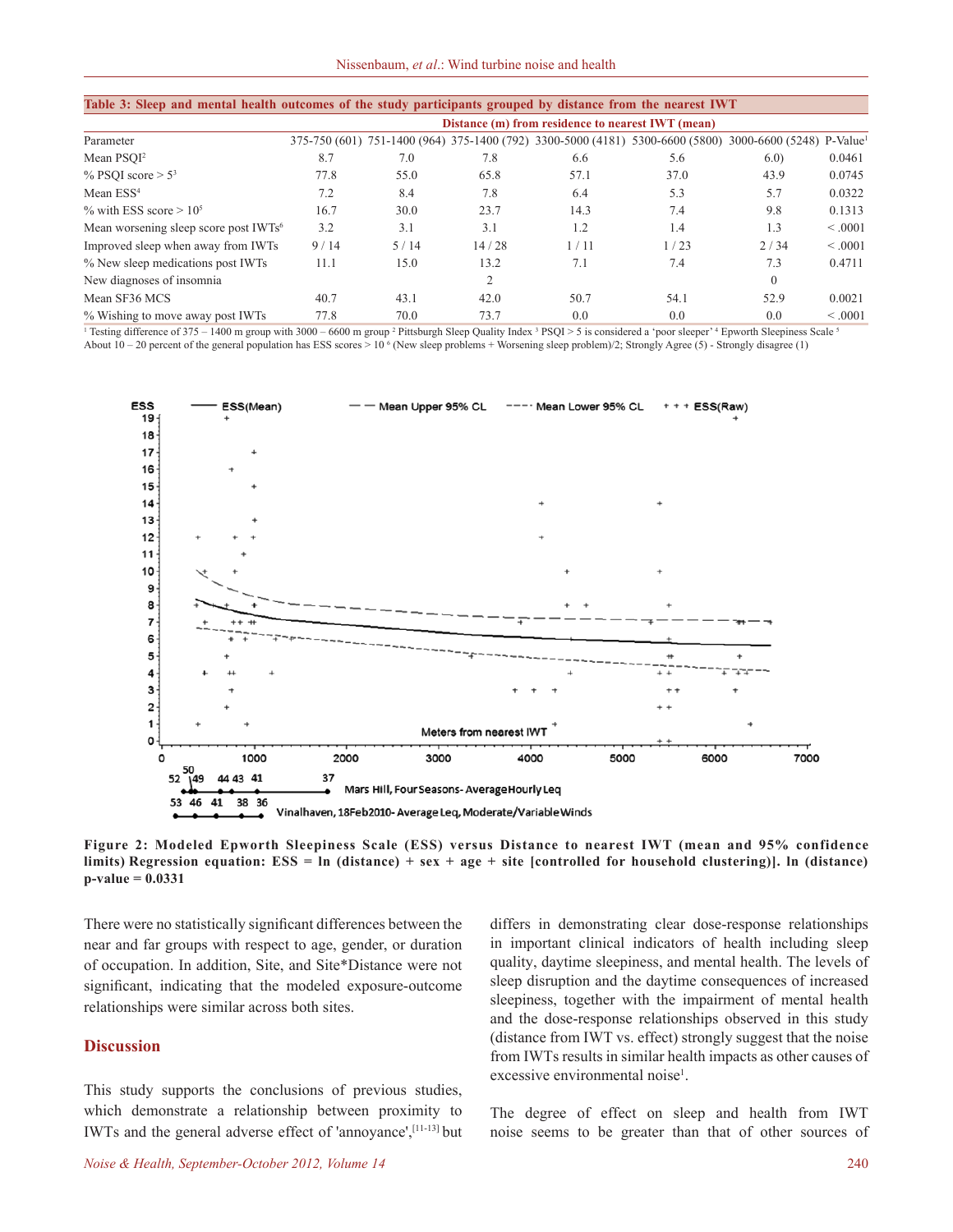

**Figure 3: Modeled SF36 Mental Component Score (MCS) versus Distance to nearest IWT (mean and 95% confidence limits) Regression equation: MCS = ln (distance) + sex + age + site [controlled for household clustering]. ln (distance) p-value = 0.0014**

environmental noise, such as, road, rail, and aircraft noise. Bray and James have argued that the commonly used noise metric of LAeq (averaged noise level adjusted to human hearing) is not appropriate for IWT noise, which contains relatively high levels of low frequency sound (LFN) and infrasound with impulsive characteristics.[14] This has led to an underestimation of the potential for adverse health effects of IWTs.

#### **Potential biases**

Reporting and selection biases in this study, if they existed, may have underestimated the strength of the association between distance to IWTs and health outcomes. Both Mars Hill and Vinalhaven residents gain financially from the wind projects, either through reduced electricity costs and / or increased tax revenues. The fear of reducing property values was also cited as a reason for downplaying the adverse health effects. Conversely, the possibility of legal action could result in symptoms being over stated. It was clear to the respondents that the questionnaire was directed at investigating adverse health effects potentially associated with IWT noise and no distractor questions were included. Nevertheless, given the large differences in reported adverse health effects between participants living within 1400 m and those living beyond 3300 m of an IWT, we do not believe that bias alone could have resulted in the differences demonstrated between the groups. In addition, the finding of strong dose-response relationships with log-distance, together with extensive subanalyses using survey questions more and less likely to be

influenced by bias demonstrating similar results, further support the existence of causative associations.

Visual impact and attitude are known to affect the psychological response to environmental noise.[11,15,16] At both sites, turbines are prominent features of the landscape and were visible to a majority of respondents; at Mars Hill, IWTs are sited along a 200 m high ridge, and Vinalhaven is a flat island. The visual impact on those living closest to turbines was arguably greater than on those living some distance away. Most residents welcomed the installation of IWTs for their proposed financial benefits and their attitudes only changed once they began to operate and the noise and health effects became apparent. Pedersen estimates that, with respect to annoyance, 41% of the observed effects of IWT noise could be attributed to attitude and visual impact.[11] The influence of these factors on other consequences, such as the health effects investigated in this study, remains to be determined. Even as these factors may have contributed to the reported effects, they are clearly not the sole mechanism and health effects are certain.

#### **Mechanisms**

A possible mechanism for the observed health effects is an effect on sleep from the noise emitted by IWTs. Industrial wind turbines emit high levels of noise with a major low frequency component. The noise is impulsive in nature and variously described as 'swooshing' or 'thumping'. [12] The character, volume, and frequency of the noise vary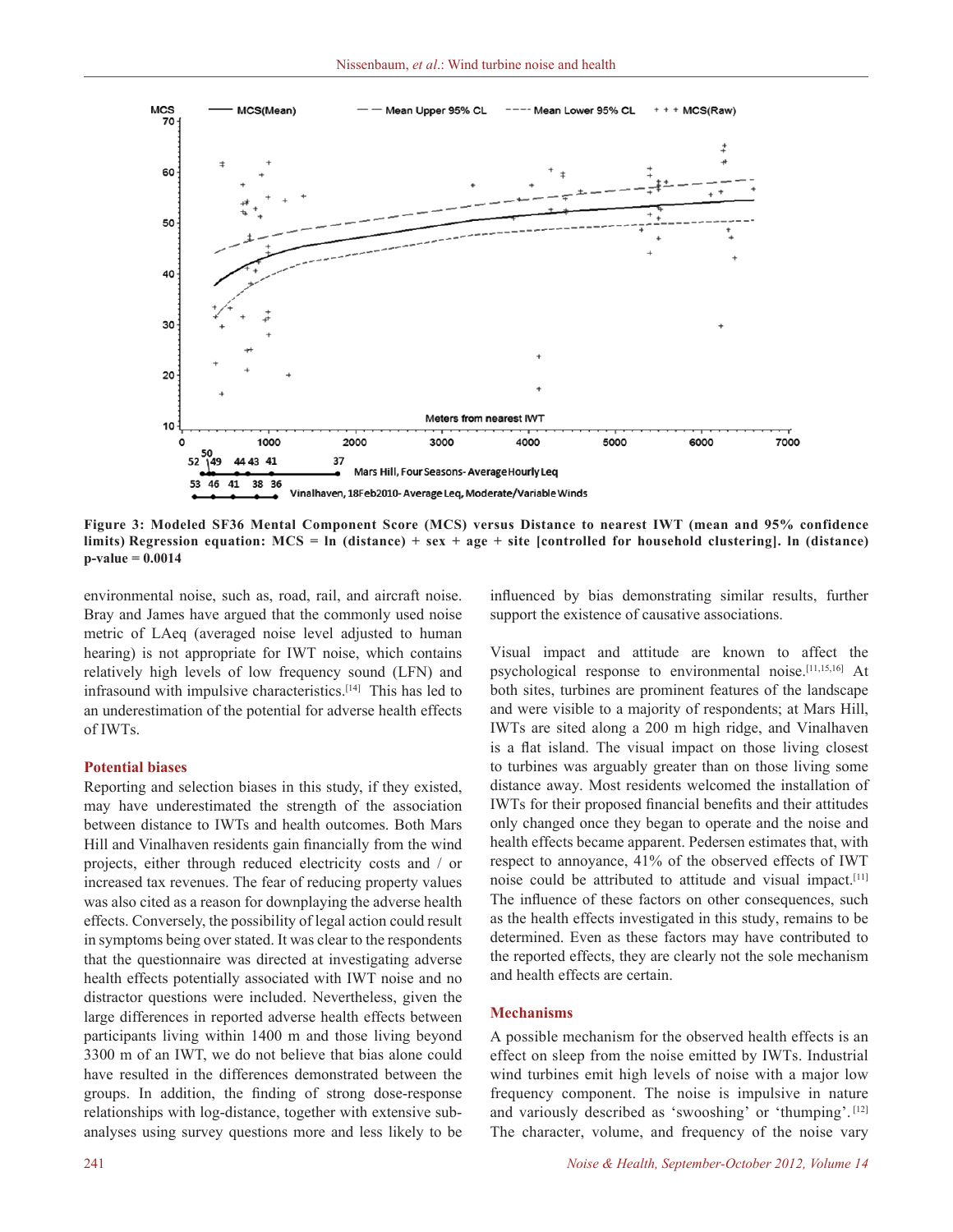with changes in wind speed and direction. Industrial wind turbine noise is more annoying than road, rail, and aircraft noise, for the same sound pressure, presumably due to its impulsive character.[12,15] Pedersen concludes that it is noise that prevents restoration, that those subjected to it are unable to find psychological recovery in their homes because of its intrusive nature.[16] Noise can affect sleep by preventing sleep onset or return to sleep following spontaneous or induced awakening. Clearly, attitude and psychological factors such as noise sensitivity may be important in influencing the ability to fall asleep, but it should be noted that noise sensitivity is, in part, heritable.[17] Noise also affects sleep by inducing arousals, which fragment sleep, reducing its quality and leading to the same consequences as sleep deprivation.<sup>[18]</sup> There is good evidence that road, rail, and aircraft noise induce arousals and lead to daytime consequences and there is no reason to suppose that IWT noise will not have a similar effect.<sup>[19-23]</sup> A recent study on the likelihood of different hospital noises that induce an arousal shows a considerable effect of sound character, with impulsive noises being more likely to induce an arousal.[24] It has also been shown that there is individual variability in the likelihood of an arousal in response to noise, which may be predicted from a spindle index, a measure of sleep quality.[25]

ESS assesses daytime sleepiness from the self-assessed propensity to fall asleep in different situations averaged over several weeks.[9] It is widely used in sleep medicine to assess daytime sleepiness, and scores in excess of 10 are deemed to represent clinically relevant excessive daytime sleepiness. If sleep is only disrupted occasionally, the ESS will not be affected, as the sleep deficit can be compensated on other nights. Changes in the ESS score observed in this study imply that sleep has been disrupted to a degree where compensation is not possible in at least some participants. PSQI also examines the sleep quality averaged over a period of weeks, scores in excess of 5 are deemed to represent poor quality sleep.[8] An individual's score will not be significantly affected by occasional disrupted nights, thus confirming the conclusions drawn from the ESS data. It is noteworthy also that significant changes in ESS and PSQI have been observed, despite the scatter in values indicative of the typical levels of impaired sleep found in the general population.<sup>[8,9]</sup>

Other mechanisms than sleep disruption cannot be excluded as an explanation for the psychological and other changes observed. Low frequency noise, and in particular, impulsive LFN, has been shown to be contributory to the symptoms of 'Sick Building Syndrome,' which has similarities with those reported here.[26,27] Salt has recently proposed a mechanism, whereby, infrasound from IWTs could affect the cochlear and cause many of the symptoms described.[28]

We assessed causality using a well-accepted framework.<sup>[29]</sup> Although the measured parameters (ESS, PSQI, and SF36) assess the current status, the evidence of the respondents is that the reported changes have followed the commencement of IWT operation. This is supported by the reported preferences of the residents; the great majority of those living within 1.4 km expressed their desire to move away as a result of the start of turbine operations. However, a study of the same population before and after turbine operation will be necessary to confirm our supposition. We believe that there is good evidence that a time sequence has been established. The association between distance to IWT and health outcome is both statistically significant and clinically relevant for the health outcomes assessed, suggesting a specific association between the factors. Given that this is the first study investigating the association between IWTs and a range of health outcomes, the consistency and replication to prove causation is limited. However, this study includes two different study populations living next to two different IWT projects. Despite these differences, the study site was not a significant effect modifier among any of the measured outcomes. In addition, adverse health effects similar to those identified in this study among those living near IWTs, have been documented in a number of case-series studies and surveys.<sup>[2-4,30]</sup> Finally, causal association can be judged by its coherence with other known facts about the health outcomes and the causal factor under study. The results of this study are consistent with the known effects of other sources of environmental noise on sleep.

The data on measured and estimated noise levels were not adequate to construct a dose-response curve and to determine an external noise level below which sleep disturbance will not occur. However, it is apparent that this value will be less than an average hourly LAeq of 40 dBA, which is the typical night time value permitted under the current guidance in most jurisdictions.

# **Conclusions**

We conclude that the noise emissions of IWTs disturbed the sleep and caused daytime sleepiness and impaired mental health in residents living within 1.4 km of the two IWT installations studied. Industrial wind turbine noise is a further source of environmental noise, with the potential to harm human health. Current regulations seem to be insufficient to adequately protect the human population living close to IWTs. Our research suggests that adverse effects are observed at distances even beyond 1 km. Further research is needed to determine at what distances risks become negligable, as well as to better estimate the portion of the population suffering from adverse effects at a given distance.

# **Acknowledgments**

We thank Dr. Carl Phillips, Rick James, INCE and Robert Rand, INCE for their review of the manuscript.